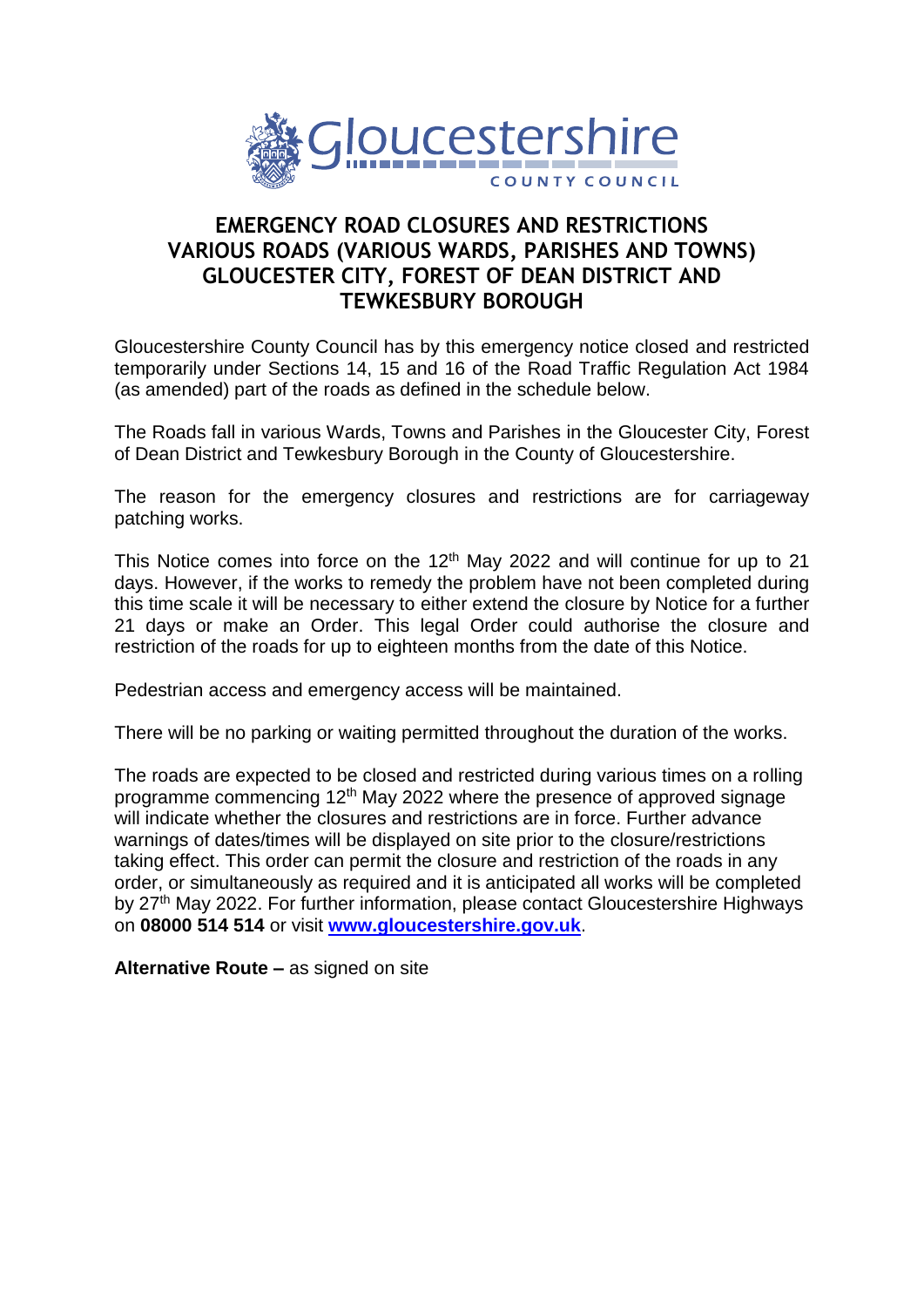## **SCHEDULE**

| <b>ROAD NUMBER</b><br><b>AND NAME</b>  | <b>FROM</b>                | TO                            | <b>APPROXIMATE</b><br><b>TOTAL</b> |  | <b>PARISH/</b><br><b>WARD</b>        |
|----------------------------------------|----------------------------|-------------------------------|------------------------------------|--|--------------------------------------|
|                                        |                            |                               | <b>DISTANCE</b>                    |  |                                      |
| 480048 - Severn<br>Road                | Commercial<br>Road         | <b>Llanthony Road</b>         | 363<br>metres                      |  | Gloucester non-<br>parish / Westgate |
| $A4301 - The Quay$                     | Commercial<br>Road         | <b>Westgate Street</b>        | 391<br>metres                      |  | Gloucester non-<br>parish / Westgate |
| $480043 -$<br>Ladybellgate Street      | Longsmith<br><b>Street</b> | Commercial<br>Road            | 167<br>metres                      |  | Gloucester non-<br>parish / Westgate |
| 480016 - Longsmith<br><b>Street</b>    | Southgate<br><b>Street</b> | Ladybellgate<br><b>Street</b> | 113<br>metres                      |  | Gloucester non-<br>parish / Westgate |
| $C8014 -$<br><b>Commercial Road</b>    | Kimbrose Way               | Southgate<br><b>Street</b>    | 81<br>metres                       |  | Gloucester non-<br>parish / Westgate |
| C8014 - Southgate<br><b>Street</b>     | Kimbrose Way               | Longsmith<br><b>Street</b>    | 208<br>metres                      |  | Gloucester non-<br>parish / Westgate |
| $480044 -$<br><b>Parliament Street</b> | Southgate<br><b>Street</b> | <b>Brunswick Road</b>         | 229<br>metres                      |  | Gloucester non-<br>parish / Westgate |
| $A4301 -$<br><b>Commercial Road</b>    | Kimbrose Way               | The Quay                      | 230<br>metres                      |  | Gloucester non-<br>parish / Westgate |
| A430 - Kimbrose<br>Way                 | Southgate<br><b>Street</b> | Commercial<br>Road            | 44<br>metres                       |  | Gloucester non-<br>parish / Westgate |
| $482695 -$ Llanthony<br>Road           | Southgate<br><b>Street</b> | Severn Road                   | 367<br>metres                      |  | Gloucester non-<br>parish / Westgate |
| C8001 - Spa Road                       | Southgate<br><b>Street</b> | <b>Brunswick Road</b>         | 219<br>metres                      |  | Gloucester non-<br>parish / Westgate |
| A430 - Southgate<br><b>Street</b>      | Kimbrose Way               | St Ann Way                    | 516<br>metres                      |  | Gloucester non-<br>parish / Westgate |
| $A430 - St$ Ann Way                    | Southgate<br><b>Street</b> | <b>Hempsted Lane</b>          | 602<br>metres                      |  | Gloucester non-<br>parish / Westgate |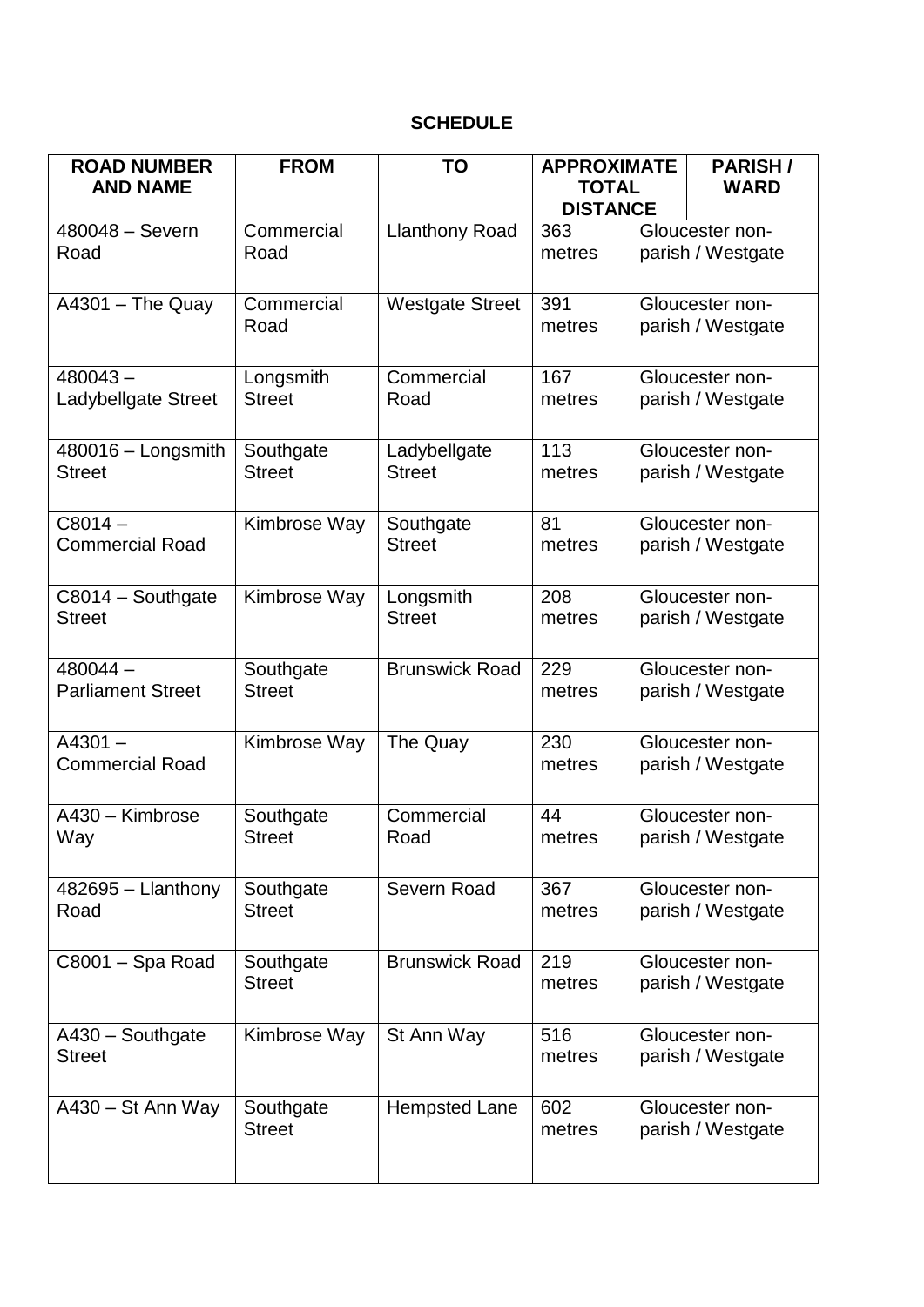| A430 - Hempsted<br>Lane                                                                       | St Ann Way                                                                         | <b>Llanthony Road</b>                                                                          | 78<br>metres   | Gloucester non-<br>parish / Westgate                             |
|-----------------------------------------------------------------------------------------------|------------------------------------------------------------------------------------|------------------------------------------------------------------------------------------------|----------------|------------------------------------------------------------------|
| A430 - Llanthony<br>Road                                                                      | Hempsted<br>Lane                                                                   | Castle Meads<br>Way                                                                            | 274<br>metres  | Gloucester non-<br>parish / Westgate                             |
| $A430 - Castle$<br>Meads Way                                                                  | Llanthony<br>Road                                                                  | <b>Westgate Street</b>                                                                         | 1045<br>metres | Gloucester non-<br>parish / Westgate                             |
| A417 - Westgate<br><b>Street</b>                                                              | <b>Castle Meads</b><br>Way                                                         | Over Bridge                                                                                    | 478<br>metres  | Gloucester non-<br>parish / Westgate                             |
| A417 - Over Bridge                                                                            | Westgate<br><b>Street</b>                                                          | A40 Dual<br>Carriageway<br><b>Westbound Slip</b><br>Road to B4215<br><b>Newent</b><br>Junction | 218<br>metres  | Gloucester non-<br>parish / Westgate                             |
| A40 - Dual<br>Carriageway<br><b>Westbound Slip</b><br>Road to B4215<br><b>Newent Junction</b> | Over Bridge                                                                        | A40 Dual<br>Carriageway<br>Westbound to<br>B4215 Highnam<br>Roundabout                         | 1587<br>metres | Highnam / Highnam<br>with Haw Bridge                             |
| A40 - Dual<br>Carriageway<br>Westbound to<br>B4215 Highnam<br>Roundabout                      | A40 - Dual<br>Carriageway<br>Westbound<br>Slip Road to<br>B4215 Newent<br>Junction | Main Road                                                                                      | 660<br>metres  | Highnam / Highnam<br>with Haw Bridge                             |
| A48 - Main Road                                                                               | A40 - Dual<br>Carriageway<br>Westbound to<br>B4215<br>Highnam<br>Roundabout        | A48 From<br>Denny Bridge to<br>The Cottage                                                     | 4956<br>metres | Highnam &<br>Minsterworth /<br>Highnam with Haw<br><b>Bridge</b> |
| A48 - From Denny<br><b>Bridge to The</b><br>Cottage                                           | Main Road                                                                          | A48 From The<br>Cottage to<br>Selwyn Cottage                                                   | 1326<br>metres | <b>Westbury on Severn</b>                                        |
| A48 - From The<br>Cottage to Selwyn<br>Cottage                                                | A48 From<br>Denny Bridge<br>to The Cottage                                         | A48 From<br>Selwyn Cottage<br>to Walmore<br>House                                              | 220<br>metres  | <b>Westbury on Severn</b>                                        |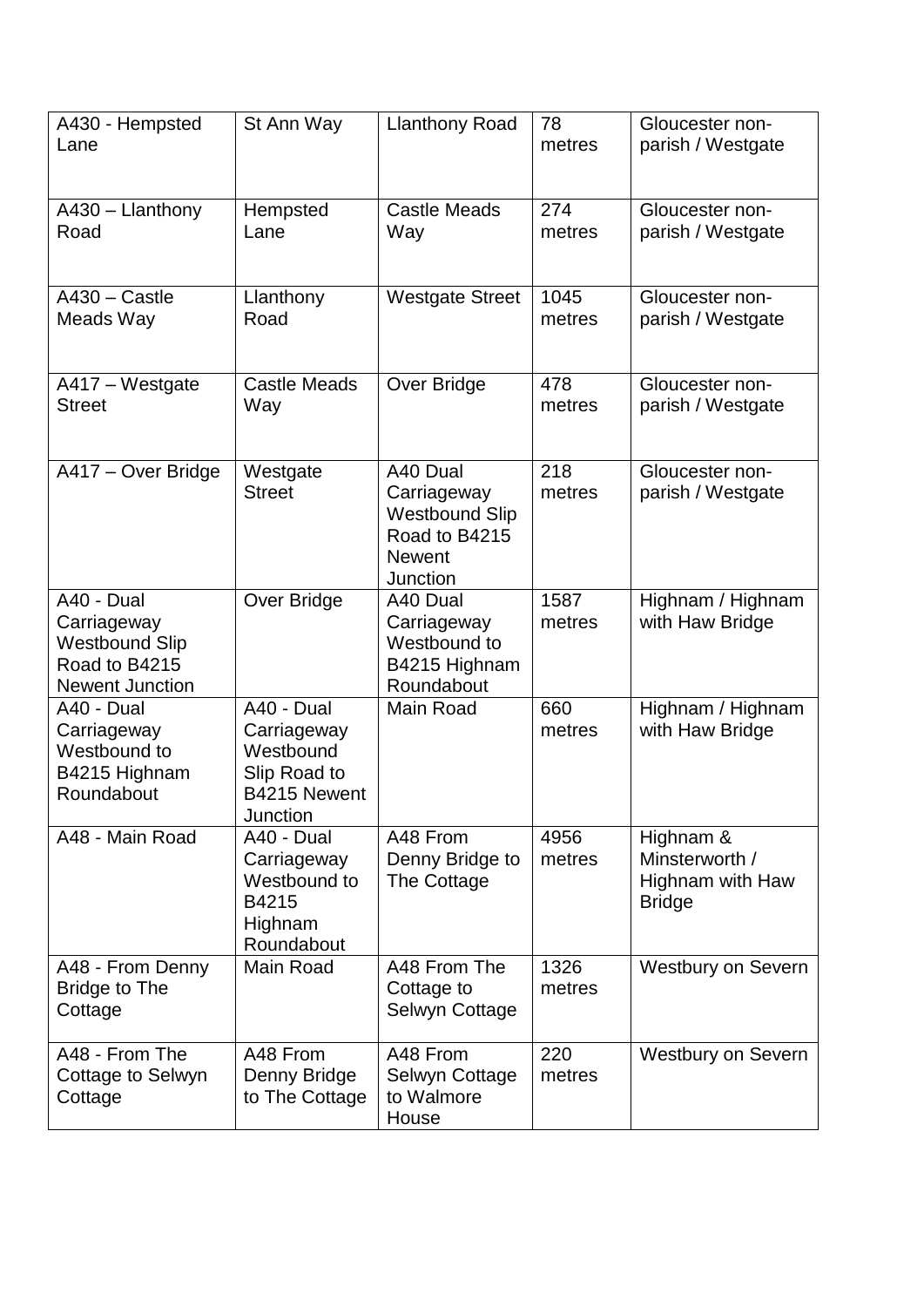| A48 - From Selwyn<br><b>Cottage to Walmore</b><br>House                              | A48 From The<br>Cottage to<br>Selwyn House                                                  | A48 From<br><b>Walmore House</b><br>to Wintles Hill                                          | 1034<br>metres | <b>Westbury on Severn</b> |
|--------------------------------------------------------------------------------------|---------------------------------------------------------------------------------------------|----------------------------------------------------------------------------------------------|----------------|---------------------------|
| A48 From Walmore<br><b>House to Wintles</b><br>Hill                                  | $A48 - From$<br>Selwyn<br>Cottage to<br>Walmore<br>House                                    | <b>Wintles Hill</b>                                                                          | 1295<br>metres | <b>Westbury on Severn</b> |
| A48 - Wintles Hill                                                                   | A48 From<br>Walmore<br>House to<br><b>Wintles Hill</b>                                      | A48 From<br>Junction with<br><b>Adsett Lane to</b><br>Junction with<br><b>Blaisdon Road</b>  | 1119<br>metres | <b>Westbury on Severn</b> |
| A48 - From Junction<br>with Adsett Lane to<br>Junction with<br><b>Blaisdon Road</b>  | <b>Wintles Hill</b>                                                                         | A48 From<br>Junction with<br><b>Blaisdon Road</b><br>to Junction with<br><b>Flaxley Road</b> | 1192<br>metres | <b>Westbury on Severn</b> |
| A48 - From Junction<br>with Blaisdon Road<br>to Junction with<br><b>Flaxley Road</b> | A48 From<br>Junction with<br><b>Adsett Lane to</b><br>Junction with<br><b>Blaisdon Road</b> | A48 From<br>Junction with<br><b>Flaxley Road to</b><br><b>Broadoak</b>                       | 497<br>metres  | <b>Westbury on Severn</b> |
| A48 From Junction<br>with Flaxley Road to<br><b>Broadoak</b>                         | A48 - From<br>Junction with<br><b>Blaisdon Road</b><br>to Junction<br>with Flaxley<br>Road  | <b>Elton Road</b>                                                                            | 604<br>metres  | <b>Westbury on Severn</b> |
| A4151 - Elton Road                                                                   | A48 From<br>Junction with<br><b>Flaxley Road</b><br>to Broadoak                             | Littledean Road                                                                              | 1073<br>metres | Littledean /<br>Newnham   |
| A4151 - Littledean<br>Road                                                           | <b>Elton Road</b>                                                                           | <b>Church Street</b>                                                                         | 1954<br>metres | Littledean /<br>Newnham   |
| A4151 Church<br><b>Street</b>                                                        | Littledean<br>Road                                                                          | <b>Broad Street</b>                                                                          | 635<br>metres  | Littledean /<br>Newnham   |
| A4151 - Broad<br><b>Street</b>                                                       | <b>Church Street</b>                                                                        | New Road                                                                                     | 486<br>metres  | Littledean /<br>Newnham   |
| A4151 - New Road                                                                     | <b>Broad Street</b>                                                                         | <b>St Whites Road</b>                                                                        | 668<br>metres  | Littledean /<br>Newnham   |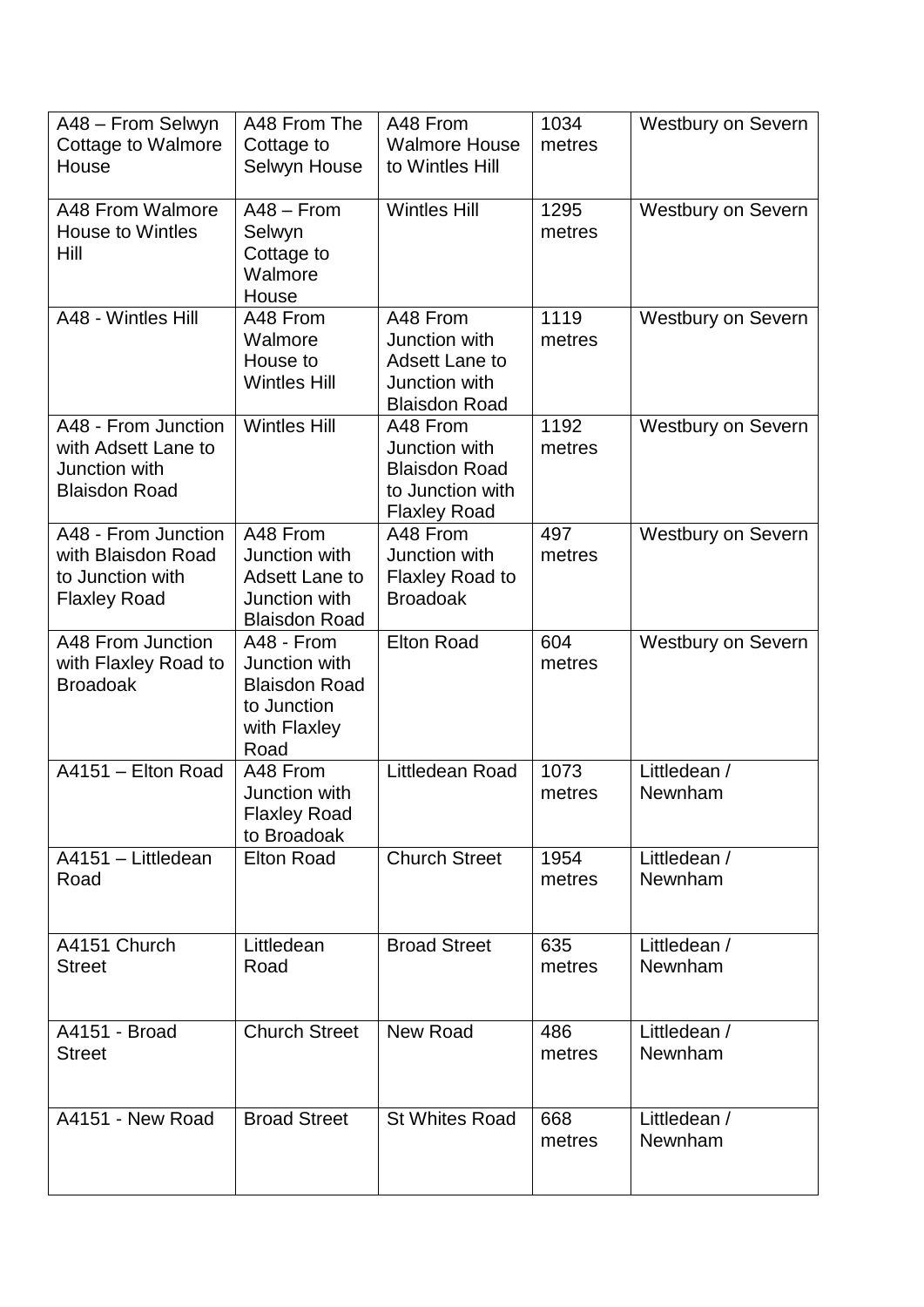| B4226 - St Whites<br>Road           | New Road                 | Speech House<br>Road   | 1482<br>metres | Ruspidge Soudley /<br>Ruspidge         |
|-------------------------------------|--------------------------|------------------------|----------------|----------------------------------------|
| B4226 - Speech<br><b>House Road</b> | <b>St Whites</b><br>Road | Cannop Road            | 4557<br>metres | Cinderford /<br><b>Cinderford West</b> |
| B4234 - Cannop<br>Road              | Speech House<br>Road     | <b>Fancy Road</b>      | 3445<br>metres | West Dean / Bream                      |
| $B4234 - Fancy$<br>Road             | Cannop Road              | New Road               | 256<br>metres  | West Dean / Bream                      |
| B4234 - New Road                    | <b>Fancy Road</b>        | <b>Whitecroft Road</b> | 357<br>metres  | West Dean / Bream                      |
| B4234 - Whitecroft<br>Road          | New Road                 | <b>Parkend Road</b>    | 626<br>metres  | West Dean / Bream                      |
| B4234 - Parkend<br>Road             | Whitecroft<br>Road       | New Road               | 818<br>metres  | West Dean / Bream                      |
| B4234 - New Road                    | <b>Parkend Road</b>      | <b>Forest Road</b>     | 2291<br>metres | West Dean /<br>Pillowell               |
| B4234 - Forest<br>Road              | <b>New Road</b>          | <b>Hill Street</b>     | 1553<br>metres | Lydney / Lydney<br>East                |
| C379 - Hill Street                  | <b>Forest Road</b>       | <b>Bream Road</b>      | 240<br>metres  | Lydney / Lydney<br>West & Alyburton    |
| <b>B4231 - Bream</b><br>Road        | <b>Hill Street</b>       | Lydney Road            | 1873<br>metres | Lydney / Lydney<br>West & Alyburton    |
| $B4231 - Lydney$<br>Road            | <b>Bream Road</b>        | <b>Coleford Road</b>   | 2170<br>metres | West Dean / Bream                      |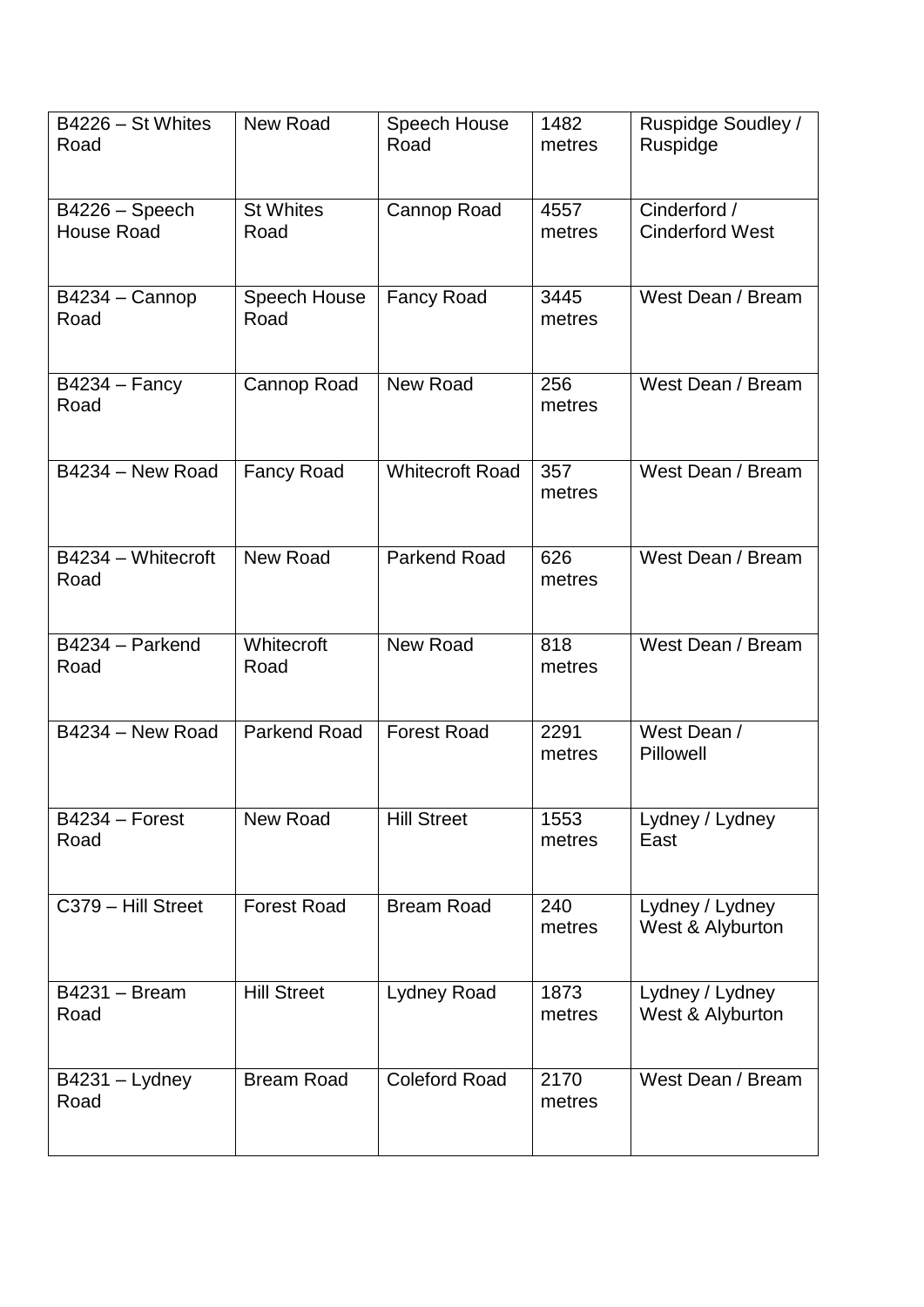| B4231 - Coleford<br>Road                                                                        | <b>Lydney Road</b>                                                                                     | <b>B4231 from</b><br>Junction at<br><b>Breams Cross</b><br>Farm to<br>Junction at Pike<br>House | 1042<br>metres | West Dean / Bream            |
|-------------------------------------------------------------------------------------------------|--------------------------------------------------------------------------------------------------------|-------------------------------------------------------------------------------------------------|----------------|------------------------------|
| <b>B4231 - From</b><br><b>Junction at Breams</b><br>Cross Farm to<br>Junction at Pike<br>House  | <b>Coleford Road</b>                                                                                   | Road from<br>Junction at Trow<br>Green to<br><b>Coleford Road</b>                               | 1897<br>metres | Newland / Newland<br>& Sling |
| B4231 - Road from<br>Junction at Trow<br><b>Green to Coleford</b><br>Road                       | <b>B4231 from</b><br>Junction at<br><b>Breams Cross</b><br>Farm to<br>Junction at<br><b>Pike House</b> | From Shop<br>House Farm to<br>Junction at<br>B4228 Trow<br>Green                                | 146<br>metres  | Newland / Newland<br>& Sling |
| C357 - From Shop<br>House Farm to<br>Junction at B4228<br><b>Trow Green</b>                     | <b>B4231 Road</b><br>from Junction<br>at Trow Green<br>to Coleford<br>Road                             | Platwell                                                                                        | 545<br>metres  | Newland / Newland<br>& Sling |
| C357 - Platwell                                                                                 | From Shop<br>House Farm to<br>Junction at<br>B4228 Trow<br>Green                                       | <b>Church Road</b>                                                                              | 508<br>metres  | Newland / Newland<br>& Sling |
| C357 - Church<br>Road                                                                           | Platwell                                                                                               | <b>The Cross</b>                                                                                | 266<br>metres  | Newland / Newland<br>& Sling |
| C357 - The Cross                                                                                | <b>Church Road</b>                                                                                     | <b>Lower Cross</b>                                                                              | 275<br>metres  | Newland / Newland<br>& Sling |
| C357 - Lower Cross                                                                              | The Cross                                                                                              | The Butts                                                                                       | 241<br>metres  | Newland / Newland<br>& Sling |
| $C357 - The Butts$                                                                              | <b>Lower Cross</b>                                                                                     | Road from<br>Junction with<br>Rookery Lane to<br>Junction at<br><b>Scatterbrook</b><br>Farm     | 806<br>metres  | Newland / Newland<br>& Sling |
| C357 - Road from<br>Junction with<br>Rookery Lane to<br>Junction at<br><b>Scatterbrook Farm</b> | The Butts                                                                                              | Road from<br>Junction with<br><b>Almhouse Road</b><br>to Junction with<br>Rookery Lane          | 688<br>metres  | Newland / Newland<br>& Sling |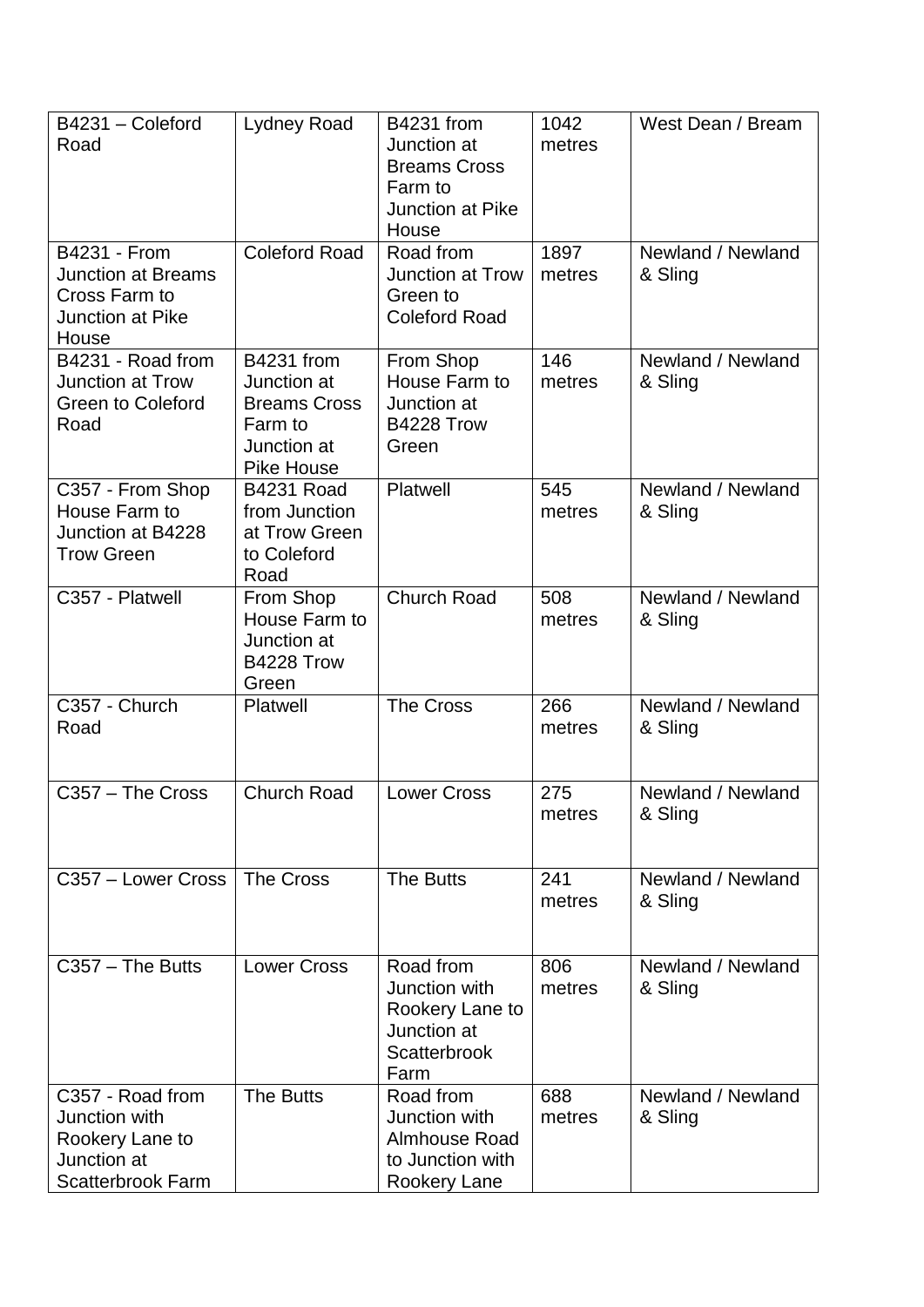| C357 - Road from<br>Junction with<br>Almhouse Road to<br>Junction with<br>Rookery Lane | Road from<br>Junction with<br>Rookery Lane<br>to Junction at<br>Scatterbrook<br>Farm | Road from<br>Swanpool Wood<br>to Junction with<br>Almhouse Road                     | 361<br>metres  | Newland / Newland<br>& Sling           |
|----------------------------------------------------------------------------------------|--------------------------------------------------------------------------------------|-------------------------------------------------------------------------------------|----------------|----------------------------------------|
| C357 - Road from<br>Swanpool Wood to<br>Junction with<br>Almhouse Road                 | Road from<br>Junction with<br>Almhouse<br>Road to<br>Junction with<br>Rookery Lane   | Road from<br>Junction at<br><b>Cherry Orchard</b><br>Farm to<br><b>Scowles Road</b> | 1066<br>metres | Newland / Newland<br>& Sling           |
| C23 - Road from<br>Junction at Cherry<br>Orchard Farm to<br><b>Scowles Road</b>        | Road from<br>Swanpool<br>Wood to<br>Junction with<br>Almhouse<br>Road                | <b>Scowles Road</b>                                                                 | 146<br>metres  | Staunton Coleford /<br>Newland & Sling |
| C23 - Scowles<br>Road                                                                  | Road from<br>Junction at<br>Cherry<br><b>Orchard Farm</b><br>to Scowles<br>Road      | Road from<br>Bungalow to<br>Junction with<br>A4136                                  | 1552<br>metres | Coleford                               |
| C23 - Road from<br>Bungalow to<br>Junction with A4136                                  | <b>Scowles Road</b>                                                                  | <b>Staunton Road</b>                                                                | 152<br>metres  | Coleford                               |
| B4228 - Staunton<br>Road                                                               | Road from<br>Bungalow to<br>Junction with<br>A4136                                   | <b>Bank Street</b>                                                                  | 922<br>metres  | Coleford                               |
| <b>B4228 - Bank</b><br><b>Street</b>                                                   | <b>Staunton Road</b>                                                                 | Gloucester<br>Road                                                                  | 142<br>metres  | Coleford                               |
| B4028 - Gloucester<br>Road                                                             | <b>Bank Street</b>                                                                   | <b>Bakers Hill</b>                                                                  | 645<br>metres  | Coleford                               |
| B4028 - Bakers Hill                                                                    | Gloucester<br>Road                                                                   | Mile End Road                                                                       | 398<br>metres  | Coleford                               |
| B4028 - Mile End<br>Road                                                               | <b>Bakers Hill</b>                                                                   | Edge End Road                                                                       | 487<br>metres  | Coleford / Berry Hill                  |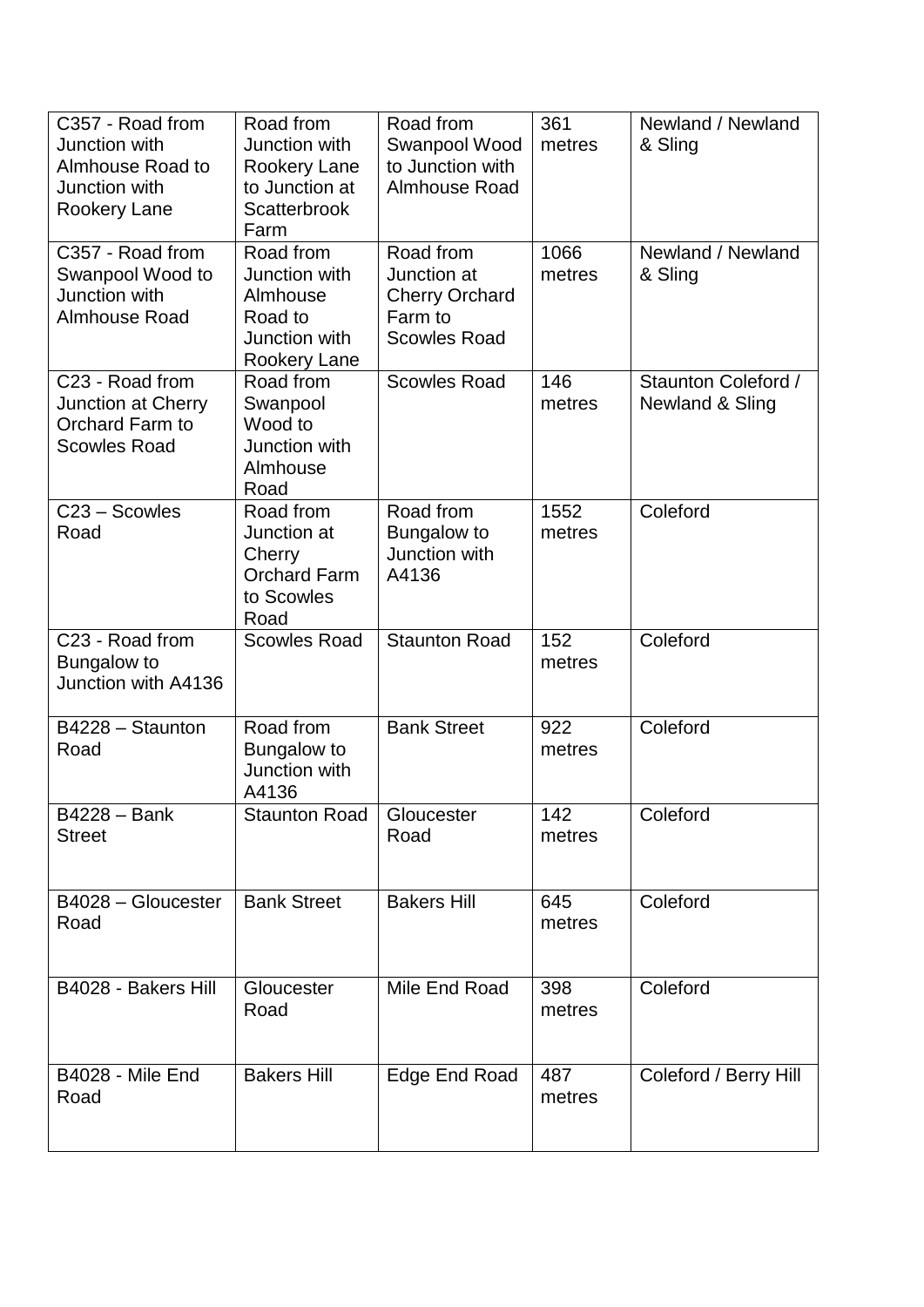| $B4028 - E$ dge End<br>Road                                                     | Mile End Road                                                                    | A4136 Worrall<br>Hill to Edge End                                         | 939<br>metres  | West Dean / Berry<br>Hill                                   |
|---------------------------------------------------------------------------------|----------------------------------------------------------------------------------|---------------------------------------------------------------------------|----------------|-------------------------------------------------------------|
| B4028 - High Beech<br>Road                                                      | Edge End<br>Road                                                                 | A4136 Worrall<br>Hill to Edge End                                         | 535<br>metres  | West Dean / Berry<br>Hill                                   |
| A4136 - Worrall Hill<br>to Edge End                                             | High Beech<br>Road                                                               | New Road                                                                  | 1204<br>metres | West Dean / Berry<br>Hill                                   |
| A4136 - Road from<br><b>Junction with New</b><br>Road Hangerberry               | A4136 Worrall<br>Hill to Edge<br>End                                             | A4136 Road<br>from Swallow<br>Vallets Lodge to<br>Mireystock<br>Crossroad | 684<br>metres  | Lydbrook                                                    |
| A4136 - Road from<br><b>Swallow Vallets</b><br>Lodge to Mireystock<br>Crossroad | A4136 Road<br>from Junction<br>with New Road<br>Hangerberry                      | <b>B4234 from</b><br>Church Road to<br>Mireystock<br><b>Cross Roads</b>   | 865<br>metres  | Lydbrook                                                    |
| <b>B4234 - From</b><br>Church Road to<br><b>Mireystock Cross</b><br>Roads       | A4136 Road<br>from Swallow<br><b>Vallets Lodge</b><br>to Mireystock<br>Crossroad | <b>Church Road</b>                                                        | 1352<br>metres | Lydbrook                                                    |
| C28 - Church Road                                                               | <b>B4234 from</b><br>The Anchor<br>Inn to Church<br>Road                         | <b>Church Hill</b>                                                        | 238<br>metres  | Lydbrook                                                    |
| C28 - Church Hill                                                               | <b>Church Road</b>                                                               | Joys Green<br>Road                                                        | 311<br>metres  | Lydbrook                                                    |
| C28 - Joys Green<br>Road                                                        | <b>Church Hill</b>                                                               | Townsend                                                                  | 1776<br>metres | Ruardean /<br>Mitcheldean-<br>Ruardean &<br><b>Drybrook</b> |
| C <sub>28</sub> - Townsend                                                      | Joys Green<br>Road                                                               | <b>West End</b>                                                           | 339<br>metres  | Ruardean /<br>Mitcheldean-<br>Ruardean &<br><b>Drybrook</b> |
| C <sub>28</sub> West End                                                        | Townsend                                                                         | The Square                                                                | 134<br>metres  | Ruardean /<br>Mitcheldean-<br>Ruardean &<br><b>Drybrook</b> |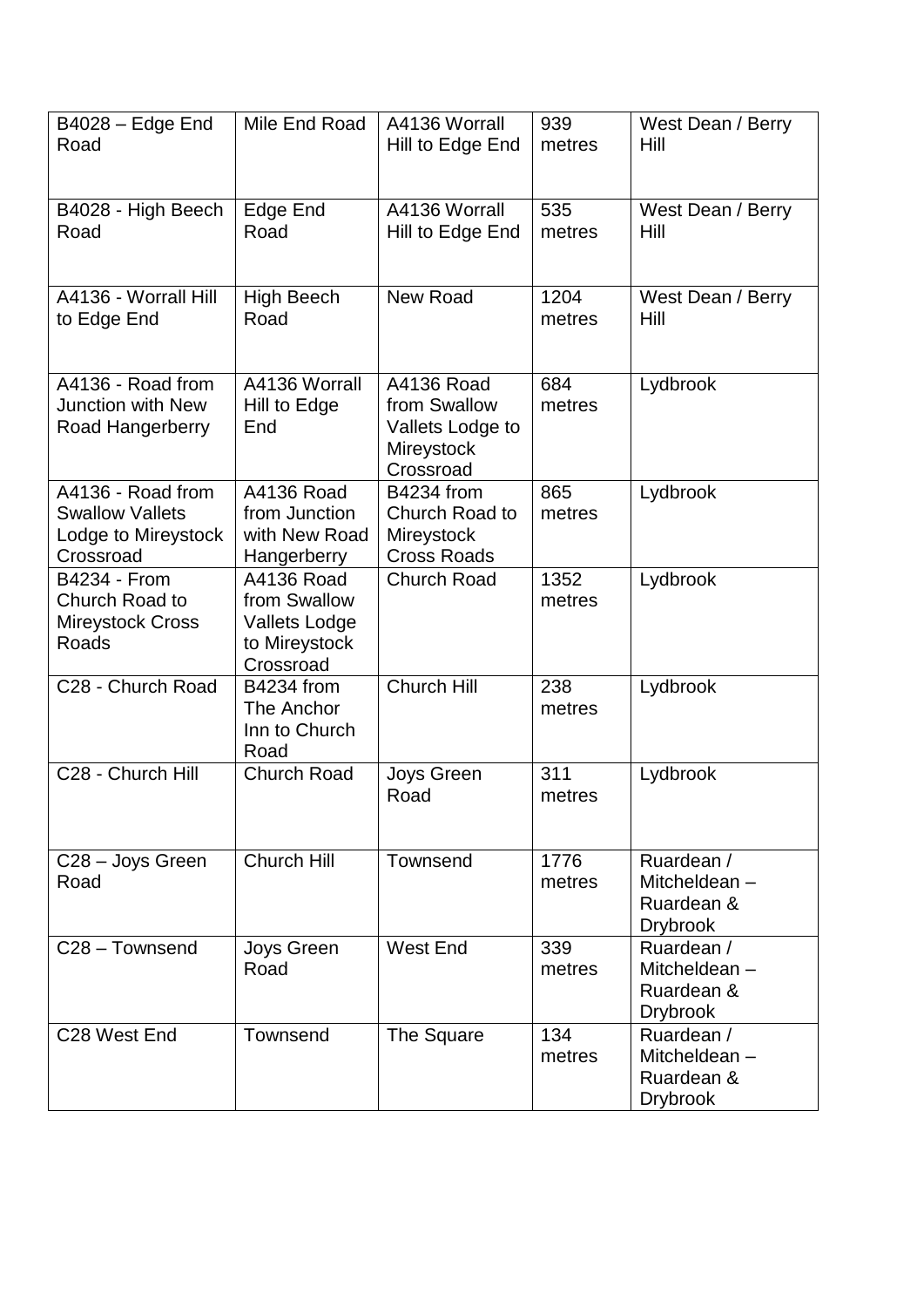| C28 - The Square                                               | <b>West End</b>                                                    | <b>High Street</b>                                   | 83<br>metres   | Ruardean /<br>Mitcheldean-<br>Ruardean &<br><b>Drybrook</b>    |
|----------------------------------------------------------------|--------------------------------------------------------------------|------------------------------------------------------|----------------|----------------------------------------------------------------|
| C28 - High Street                                              | The Square                                                         | <b>High Street</b>                                   | 76<br>metres   | Ruardean /<br>Mitcheldean-<br>Ruardean &<br><b>Drybrook</b>    |
| C351 - High Street                                             | <b>High Street</b>                                                 | Crossways                                            | 458<br>metres  | Ruardean /<br>Mitcheldean-<br>Ruardean &<br><b>Drybrook</b>    |
| C351 - Crossways                                               | <b>High Street</b>                                                 | Morse Road                                           | 351<br>metres  | Ruardean /<br>Mitcheldean-<br>Ruardean &<br><b>Drybrook</b>    |
| C351 - Morse Road                                              | Crossways                                                          | Drybrook Road                                        | 2079<br>metres | Drybook /<br>Mitcheldean-<br>Ruardean &<br><b>Drybrook</b>     |
| C32 - Drybrook<br>Road                                         | Morse Road                                                         | <b>High Street</b>                                   | 997<br>metres  | Drybook /<br>Mitcheldean-<br>Ruardean &<br><b>Drybrook</b>     |
| C31 - High Street                                              | Drybrook Road                                                      | Road from<br>Drybrook Rugby<br>Club to Beech<br>Walk | 700<br>metres  | Drybook /<br>Mitcheldean-<br>Ruardean &<br><b>Drybrook</b>     |
| C31 - Road from<br>Drybrook Rugby<br><b>Club to Beech Walk</b> | <b>High Street</b>                                                 | Road from<br>Beech Walk to<br><b>Stenders Road</b>   | 451<br>metres  | Drybook /<br>Mitcheldean-<br>Ruardean &<br><b>Drybrook</b>     |
| C31 - Road from<br>Beech Walk to<br><b>Stenders Road</b>       | Road from<br><b>Drybrook</b><br>Rugby Club to<br><b>Beech Walk</b> | <b>Stenders Road</b>                                 | 802<br>metres  | Mitcheldean /<br>Mitcheldean-<br>Ruardean &<br><b>Drybrook</b> |
| C31 - Stenders<br>Road                                         | Road from<br>Beech Walk to<br><b>Stenders Road</b>                 | Mill End                                             | 240<br>metres  | Mitcheldean /<br>Mitcheldean-<br>Ruardean &<br><b>Drybrook</b> |
| C31 - Mill End                                                 | <b>Stenders Road</b>                                               | <b>Stars Pitch</b>                                   | 82<br>metres   | Mitcheldean /<br>Mitcheldean-<br>Ruardean &<br><b>Drybrook</b> |
| B4224 - Stars Pitch                                            | Mill End                                                           | <b>Hawker Hill</b>                                   | 108<br>metres  | Mitcheldean /<br>Mitcheldean-<br>Ruardean &<br><b>Drybrook</b> |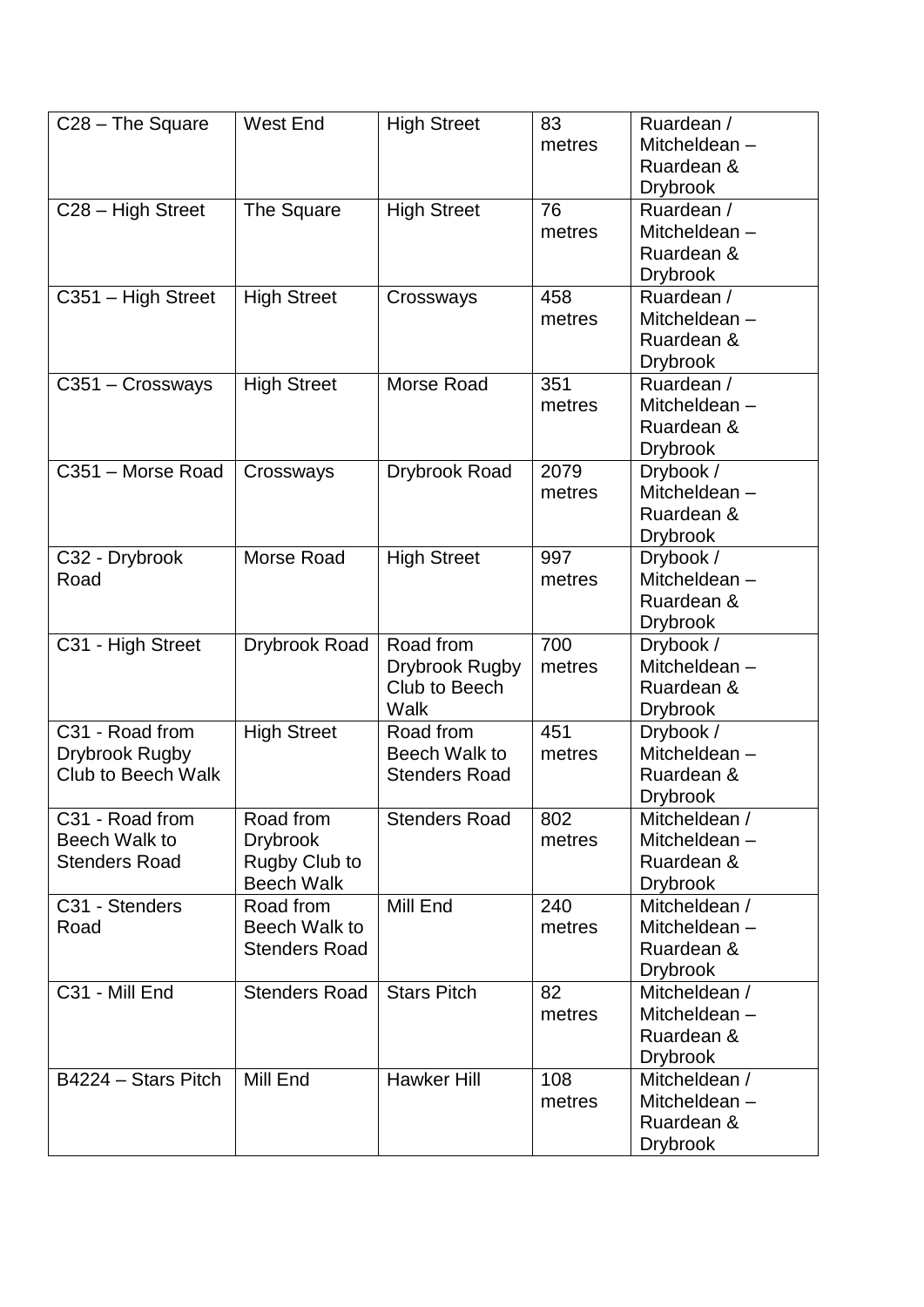| B4224 - Hawker Hill         | <b>Stars Pitch</b>   | <b>Merrin Street</b> | 108    | Mitcheldean /      |
|-----------------------------|----------------------|----------------------|--------|--------------------|
|                             |                      |                      | metres | Mitcheldean-       |
|                             |                      |                      |        | Ruardean &         |
|                             |                      |                      |        | <b>Drybrook</b>    |
| $B4224 - \text{Merrin}$     | <b>Hawker Hill</b>   | Gloucester           | 94     | Mitcheldean /      |
| <b>Street</b>               |                      | Road                 | metres | Mitcheldean-       |
|                             |                      |                      |        | Ruardean &         |
|                             |                      |                      |        | <b>Drybrook</b>    |
| A4136 - Gloucester          | <b>Merrin Street</b> | Monmouth             | 1179   | Mitcheldean /      |
| Road                        |                      | Road                 | metres | Mitcheldean-       |
|                             |                      |                      |        | Ruardean &         |
|                             |                      |                      |        | <b>Drybrook</b>    |
| A4136 - Monmouth            | Gloucester           | Longhope Road        | 1859   | Longhope /         |
| Road                        | Road                 |                      | metres | Longhope & Huntley |
|                             |                      |                      |        |                    |
|                             |                      |                      |        |                    |
| A4136 - Longhope            | Monmouth             | <b>Broom Hill</b>    | 1951   | Huntley / Longhope |
| Road                        | Road                 |                      | metres | & Huntley          |
|                             |                      |                      |        |                    |
|                             |                      |                      |        |                    |
| A4136 - Broom Hill          | Longhope             | Ross Road            | 1226   | Huntley / Longhope |
|                             | Road                 |                      | metres | & Huntley          |
|                             |                      |                      |        |                    |
|                             |                      |                      |        |                    |
| A40 - Ross Road             | <b>Broom Hill</b>    | <b>Newent Lane</b>   | 208    | Huntley / Longhope |
|                             |                      |                      | metres | & Huntley          |
|                             |                      |                      |        |                    |
|                             |                      |                      |        |                    |
|                             | Ross Road            | <b>B4216 Road</b>    | 2612   |                    |
| B4216 - Newent              |                      |                      |        | Taynton / Newent & |
| Lane                        |                      | Unofficially         | metres | Taynton            |
|                             |                      | known as             |        |                    |
|                             |                      | Newent Lane          |        |                    |
| B4216 - Road                | <b>Newent Lane</b>   | Road from            | 1492   | Taynton / Newent & |
| Unofficially known          |                      | B4216                | metres | Taynton            |
| as Newent Lane              |                      | Springfield to       |        |                    |
|                             |                      | May Hill             |        |                    |
|                             |                      | <b>Junction</b>      |        |                    |
| B4216 - Road from           | <b>B4216 Road</b>    | Road from            | 999    | Newent / Newent &  |
| B4216 Springfield to        | Unofficially         | B4216 Anthonys       | metres | Taynton            |
| May Hill Junction           | know as              | Cross to             |        |                    |
|                             | <b>Newent Lane</b>   | Springfield          |        |                    |
| B4216 - Road from           | Road from            | B4216 Culver St      | 200    | Newent / Newent &  |
| B4216 Anthonys              | B4216                | to Anthonys          | metres | Taynton            |
| <b>Cross to Springfield</b> | Springfield to       | Cross                |        |                    |
|                             | May Hill             |                      |        |                    |
|                             | Junction             |                      |        |                    |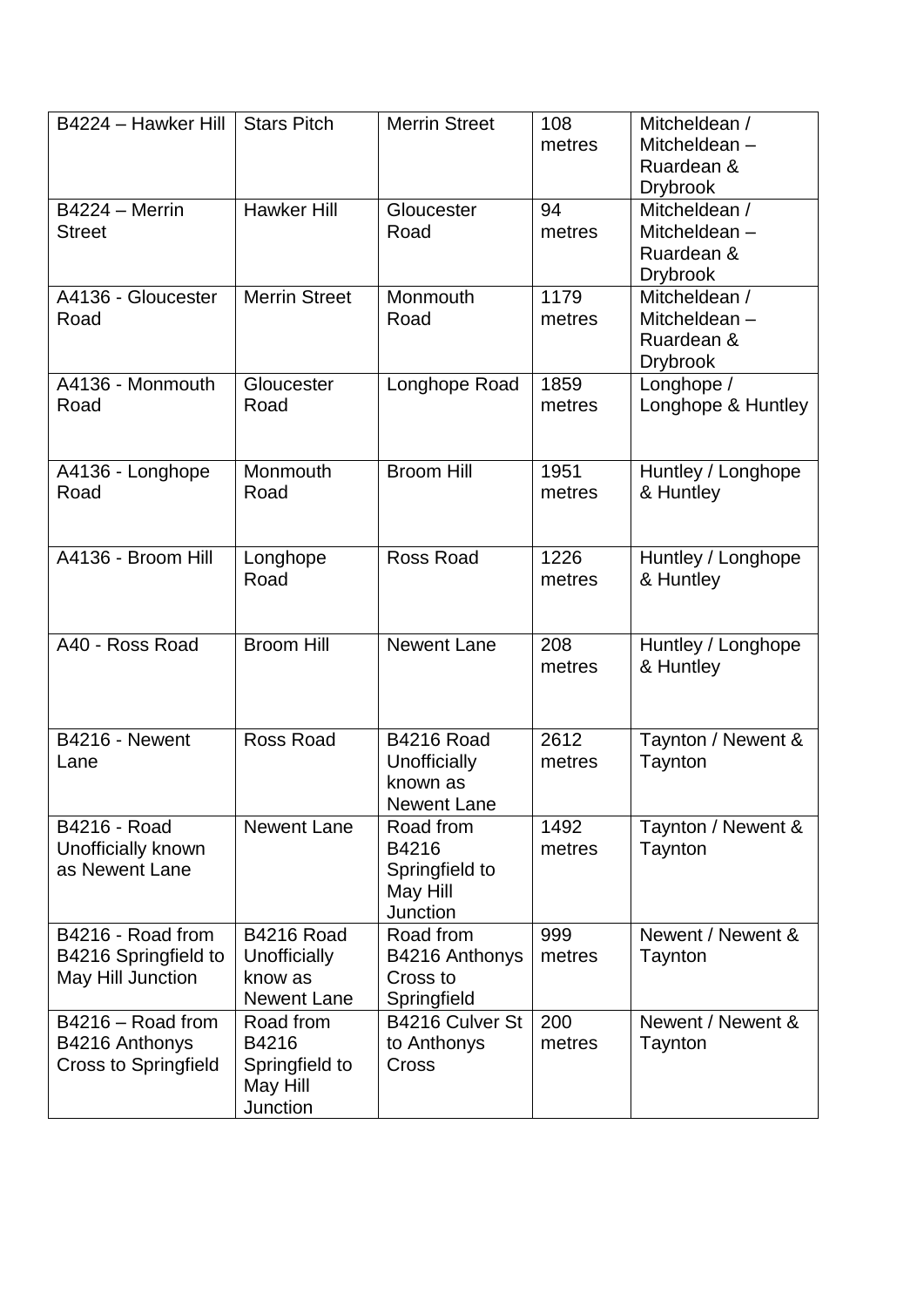| B4216 - Culver St<br>to Anthonys Cross                                       | Road from<br>B4216<br>Anthonys<br>Cross to<br>Springfield | <b>Culver Street</b>                                                             | 1076<br>metres | Newent / Newent &<br>Taynton       |
|------------------------------------------------------------------------------|-----------------------------------------------------------|----------------------------------------------------------------------------------|----------------|------------------------------------|
| B4216 - Culver<br><b>Street</b>                                              | B4216 Culver<br>St to Anthonys<br>Cross                   | <b>Broad Street</b>                                                              | 1013<br>metres | Newent / Newent &<br>Taynton       |
| <b>B4216 - Broad</b><br><b>Street</b>                                        | <b>Culver Street</b>                                      | <b>High Street</b>                                                               | 75<br>metres   | Newent / Newent &<br>Taynton       |
| B4216 - High Street                                                          | <b>Broad Street</b>                                       | B4221 By-Pass<br><b>Newent</b>                                                   | 298<br>metres  | Newent / Newent &<br>Taynton       |
| $B4221 - By-Pass$<br><b>Newent</b>                                           | <b>High Street</b>                                        | <b>Station Road</b>                                                              | 24<br>metres   | Newent / Newent &<br>Taynton       |
| B4215 - Station<br>Road                                                      | B4221 By-<br><b>Pass Newent</b>                           | <b>Ledbury Road</b>                                                              | 130<br>metres  | Newent / Newent &<br>Taynton       |
| B4215 - Ledbury<br>Road                                                      | <b>Station Road</b>                                       | Tewkesbury<br>Road                                                               | 77<br>metres   | Oxenhall / Dymock                  |
| C65 - Tewkesbury<br>Road                                                     | Ledbury Road                                              | Road from<br>Gloucester<br>Road to<br>Tewkesbury<br>Road                         | 2852<br>metres | Newent / Newent &<br>Taynton       |
| C65 - Road from<br>Gloucester Road to<br><b>Tewkesbury Road</b>              | Tewkesbury<br>Road                                        | Forge Lane                                                                       | 669<br>metres  | Upleadon / Hartpury<br>& Redmarley |
| C65 - Forge Lane                                                             | Road from<br>Gloucester<br>Road to<br>Tewkesbury<br>Road  | Road from<br>Junction at<br><b>Oridge Street to</b><br>Junction at<br>Forge Lane | 3248<br>metres | Hartpury / Hartpury<br>& Redmarley |
| C65 - Road from<br>Junction at Oridge<br>Street to Junction at<br>Forge Lane | Forge Lane                                                | <b>Oridge Street</b>                                                             | 411<br>metres  | Hartpury / Hartpury<br>& Redmarley |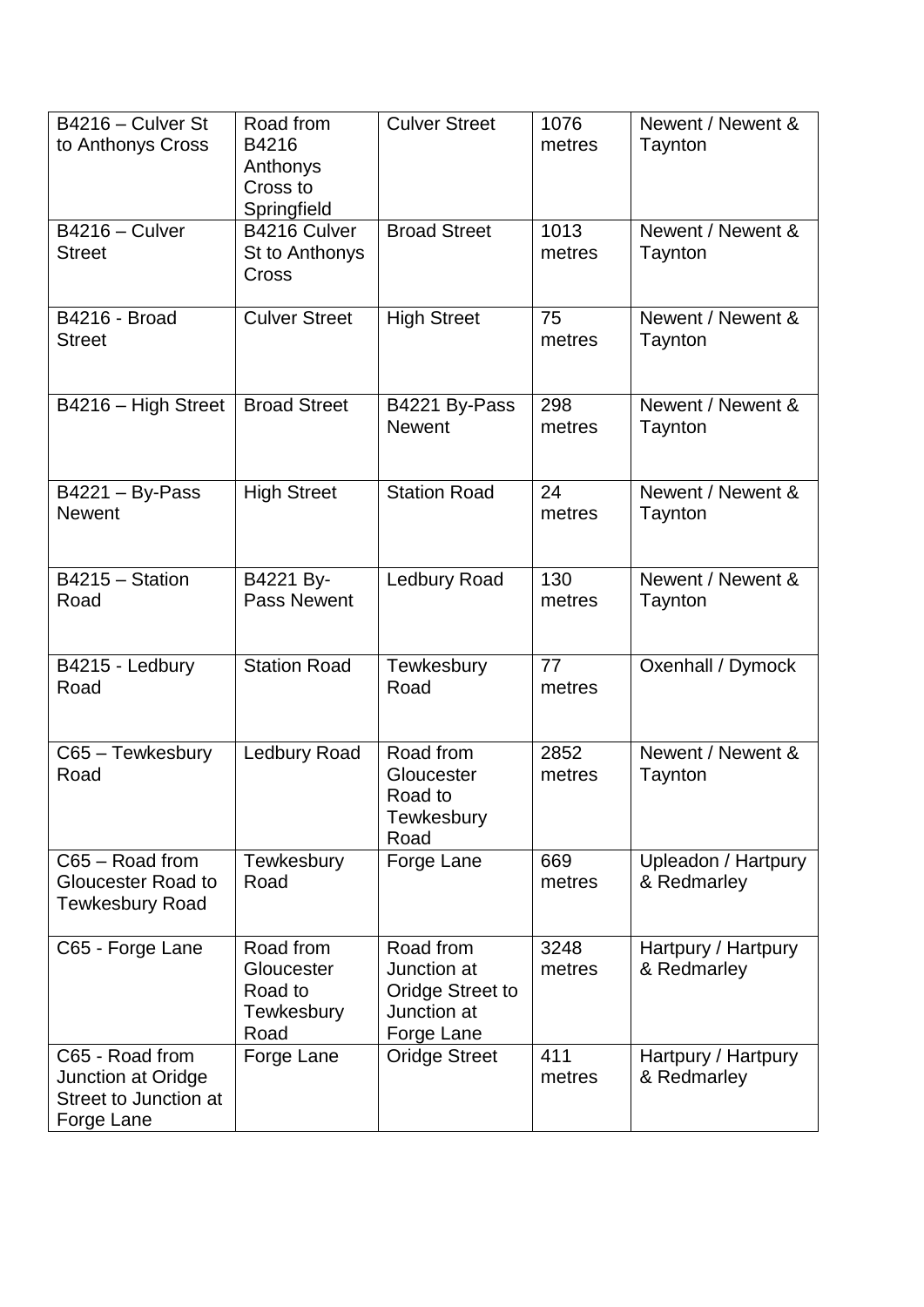| C65 - Oridge Street                                                   | Road from<br>Junction at<br><b>Oridge Street</b><br>to Junction at<br>Forge Lane | <b>Barn Lane</b>                                             | 1516<br>metres | Corse / Hartpury &<br>Redmarley         |
|-----------------------------------------------------------------------|----------------------------------------------------------------------------------|--------------------------------------------------------------|----------------|-----------------------------------------|
| C65 - Barn Lane                                                       | <b>Oridge Street</b>                                                             | <b>Worcester Road</b>                                        | 595<br>metres  | Corse / Hartpury &<br>Redmarley         |
| B4211 - Worcester<br>Road                                             | <b>Barn Lane</b>                                                                 | Main Road                                                    | 1450<br>metres | Corse / Hartpury &<br>Redmarley         |
| B4211 - Main Road                                                     | Worcester<br>Road                                                                | B4213 Mount<br><b>Pleasant to Flat</b><br><b>Farm Turley</b> | 451<br>metres  | Corse / Hartpury &<br>Redmarley         |
| <b>B4213 - Mount</b><br><b>Pleasant to Flat</b><br><b>Farm Turley</b> | Main Road                                                                        | Main Road                                                    | 2090<br>metres | Tirley / Highnam<br>with Hawbridge      |
| B4213 - Main Road                                                     | B4213 Mount<br>Pleasant to<br><b>Flat Farm</b><br>Turley                         | B4213 Wainlode<br>Lane to Ham<br><b>Road Tirley</b>          | 723<br>metres  | Tirley / Highnam<br>with Hawbridge      |
| B4213 Wainlode<br>Lane to Ham Road<br><b>Tirley</b>                   | Main Road                                                                        | <b>B4213 Wick</b><br>Lane to<br><b>Wainlode Lane</b>         | 1677<br>metres | Deerhurst / Severn<br><b>Vale North</b> |
| B4213 Wick Lane to<br><b>Wainlode Lane</b>                            | B4213<br><b>Wainlode Lane</b><br>to Ham Road<br><b>Tirley</b>                    | B4213<br>Gloucester<br><b>Road to Wick</b><br>Lane Apperley  | 1611<br>metres | Deerhurst / Severn<br><b>Vale North</b> |
| B4213 - Gloucester<br>Road to Wick Lane<br>Apperley                   | <b>B4213 Wick</b><br>Lane to<br><b>Wainlode Lane</b>                             | Gloucester<br>Road                                           | 3156<br>metres | Deerhurst / Severn<br>Vale North        |
| A38 - Gloucester<br>Road                                              | <b>B4213 Wick</b><br>Lane to<br><b>Wainlode Lane</b>                             | Gloucester<br>Road                                           | 2204<br>metres | Tewkesbury /<br><b>Tewkesbury South</b> |
| C382 - Gloucester<br>Road                                             | Gloucester<br>Road                                                               | <b>Church Street</b>                                         | 1816<br>metres | Tewkesbury /<br><b>Tewkesbury South</b> |
| C382 - Church<br><b>Street</b>                                        | Gloucester<br>Road                                                               | <b>Barton Street</b>                                         | 322<br>metres  | Tewkesbury /<br><b>Tewkesbury South</b> |